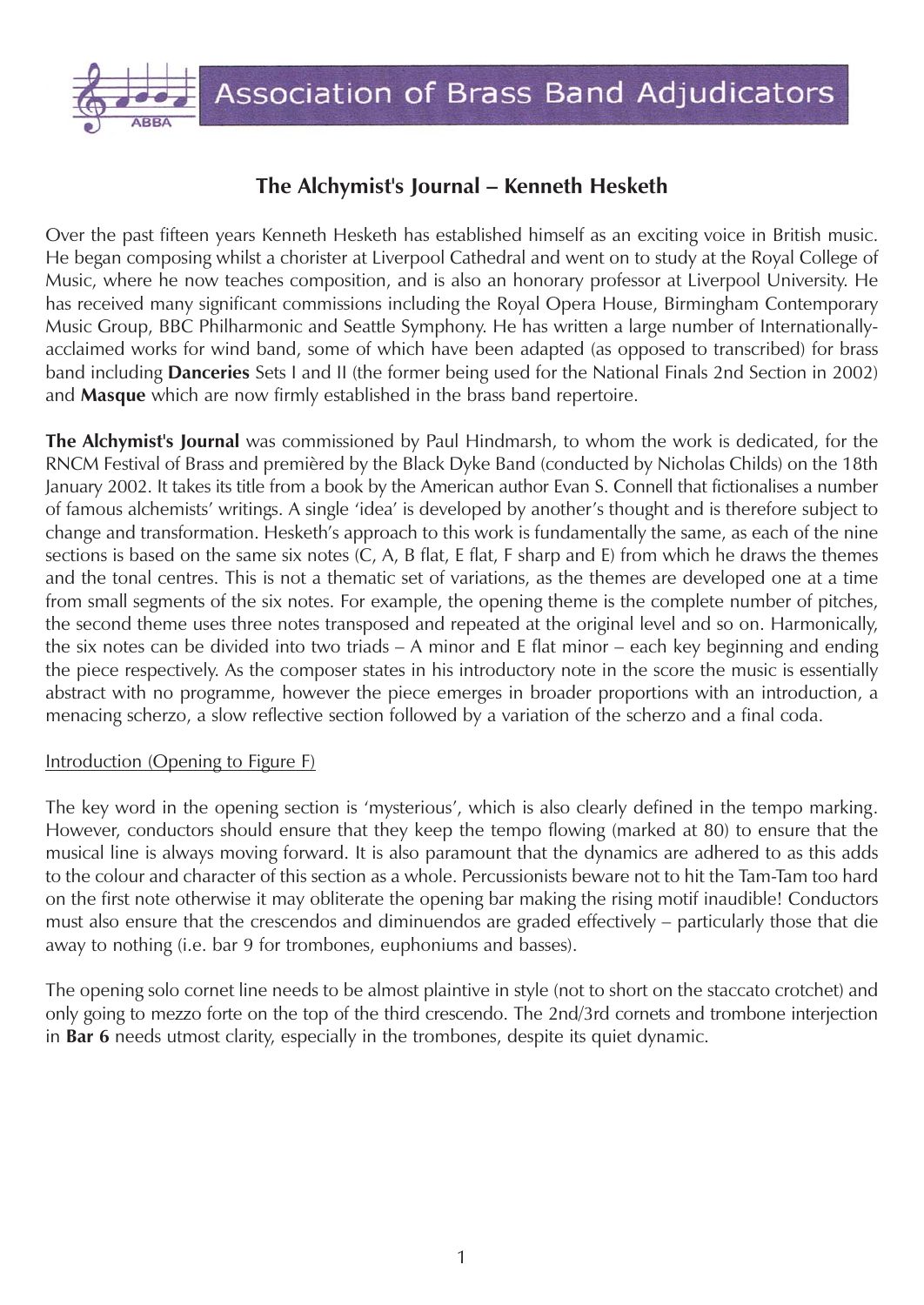

Careful consideration must be given to the sustained note entries as they appear both on the beat and syncopated and the articulation differs as it is sometimes accented, sometimes tenuto yet often neither. The differences need to be heard!

**Figure A** is only forte – there is a way to go yet before the first tutti fortissimo so keep your powder dry. **Bar 25** there is a significant gear shift in the *poco piu mosso* which will push the tempo on, but be careful otherwise the semi- and demi-semiquaver motifs at **Bar 36** will become tricky and lack clarity if you over egg the momentum. These same semi- and demi-semiquaver motifs must rise out of the chord clusters on which they sit and disappear under the melody line (in the euphoniums and basses) when it reappears.



The *ancora piu mosso* is only fractionally quicker (almost imperceptible) but an accelerando is coming, so again do not over egg the tempo at this point. The triplets in the lower horns will need utmost clarity, although the marked accents will help, and resist the urge to put that first bar on the baritones because it will be very noticeable! The euphonium line in **Bar 46** needs to go to mezzo-forte with a subito mezzopiano on the following bar. Definition on the semi-quaver triplets are going to be hard but the demisemiquaver notes will be harder still. As the accelerando begins the alternating rhythm between the cornets and the lower horns and baritones will be difficult to hear but the effect is impressive if it is successfully pulled off! The horn section must be the most dominant line at the bar before **Figure C** as at that last quaver/semi-quaver triplet the piece has reached its first fortissimo.

Conductors take note that at **Figure C** the music is marked *Vivace*, meaning lively or brisk, but the tempo is only 112 so do not get carried away with the speed. Again here definition and clarity is paramount and the dynamics must be heeded as they add to the overall effect as the music moves towards the *Calmo* at **Figure D**. The soaring melody and its subtle accompaniment must take the lead, although the Repiano (later joined by 2nd and 3rd cornets as well as the Soprano) should be clearly audible underneath.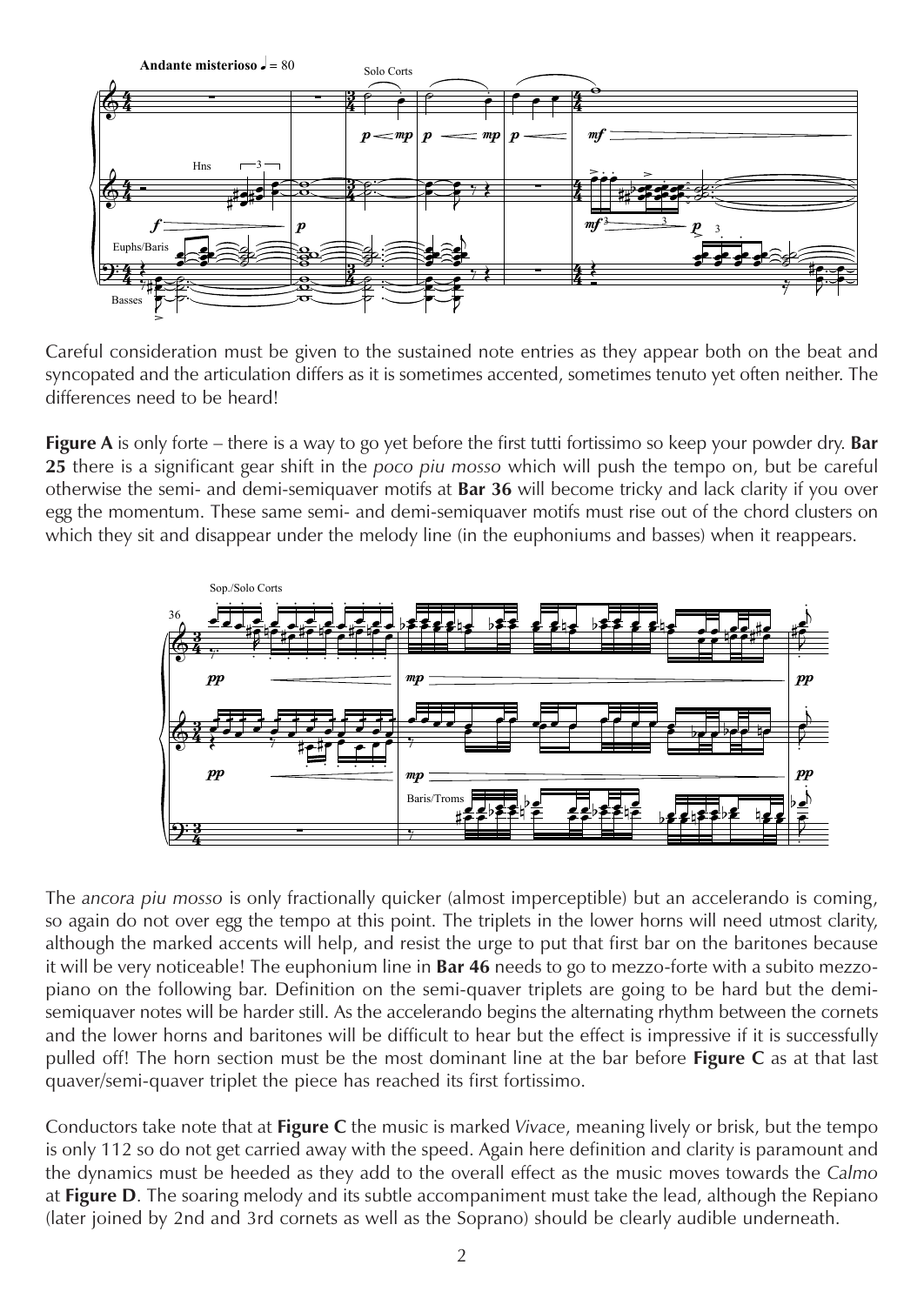

Baritone

Careful with the dynamics at leading up to and through **Figure E** as the top dynamic each time is subito forte. The music is now starting to fold in on itself with the motifs being added together although the euphoniums and baritones (four bars before and at **Figure E**) are technically the lead line. The shift between semiquaver and triplet will need to be measured – it is easy to get caught and play the beginning of the triplet too quick and unevenly. The upper cornet triplets again need to be even (they are three sets of crotchet triplets over two bars in the first instance). Be careful with the overall dynamic leading toward the scherzo because as the accelerando starts it remains forte. Not until **Bar 100** does the dynamic increase to fortissimo – so leave it until then! The accelerando needs to be gauged carefully, not too much all at once.

Four bars before **Figure F** the lower horns and trombones are working in tandem, even though the lines overlap) and the players should be aware of that. The quavers in the rest of the band should be short and heavy and remember the accelerando should still be happening!

## Menacing Scherzo (Figure F to Figure Q)

Marked at 92, the Scherzo is deceptively quick. It is also marked *Minaccioso*, which means threatening, and so even at the fairly quiet dynamic it should maintain an unrelenting pulse of 3 or 2 depending on the shifting rhythm (which the composer does throughout until **Figure L**).

A quick note that **Figure F** to **Figure I** is repeated almost in its entirety as **Figure I** to **Figure L** (the only difference being one bar before Figures I and L respectively and the overhang from the horns at Figure F). Therefore conductors should ensure that the style, dynamics and the articulation are treated the same throughout.

The opening motif is placed between the baritones and euphoniums and should be treated as one line shared, so neither should dominate. The semiquaver work needs the utmost clarity to maintain the malevolence within the music line. The crescendos to forte followed by subito mezzo-pianos (or forte to piano) may need to be exaggerated to create the best effect. However the lines need to flow to avoid them sounding disjointed. Those parts playing two semi-quavers/quaver pattern must ensure that the semiquavers are even and not rushed.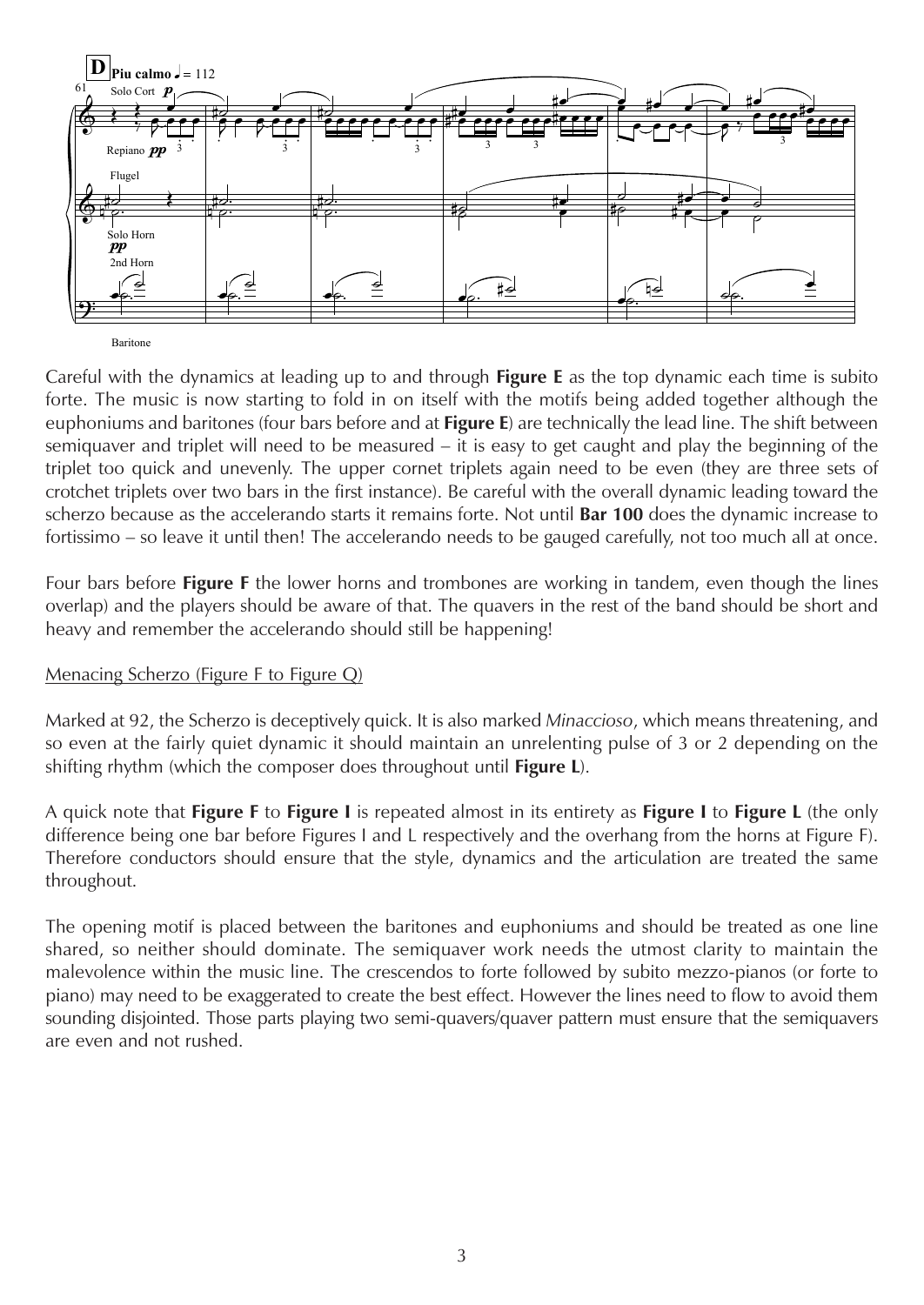

At **Figure L** to **Figure O** the semiquavers are marked *leggiero* (light/nimble) but the other parts now take on a more grotesque/sinister scherzo feel. The one-in-a-bar pulse should be subtle from the basses and sit below the overall dynamic elsewhere. The sforzando at **Bar 292** need not be overdone!

**Figure O** is a new section alternating between3/4 and 6/8 and the tenutos on the crotchets should be treated as light accents here, and therefore not to elongate the note. The Snare Drum needs to be *sotto voce* as do the tom-toms four bars later. At **Bar 323** the 2nd and 3rd cornets need to be equally balanced and must avoid adding accents (except where written). The overall dynamic is forte, so be careful with the tutti in **Bars 326**, **330** and **334**. At **Bar 339** it is subito mezzo-piano for the semiquaver run (there is an error in the score here as the slur is missed off the baritone parts) leading to forte only at the 3/8 before **Figure P**. At **Figure P** itself it is subito fortissimo and the notes here should be hard and short.

The *ritenuto* in to the slower section should be measured to, as indeed should the dynamics to ensure that the music flows seamlessly into the following section.

## Reflective Section (Figure Q to Figure S)

The tempo here at 34 will almost certainly be too slow to beat in two, so most will probably opt for beating in quavers thus sub-dividing each bar into two bars of three. This will be fine until the third bar of **Figure R** when it moves into 3/4 where the quaver beat must remain constant. The Flugel, Repiano and Solo Cornet triplets and semiquaver bars must remain in time.

In this new edition, the original cornet solo has been divided between Solo Cornet and Soprano. Presumably, as it is cued, some bands may consider the Solo Cornet playing the entire solo – either way, thesolo short not sound strained or frantic, with a well-paced accelerando to **Figure S**.

#### (Figure S to Figure X)

mp

121

At **Figure S** the music is again marked *Minaccioso* (threatening) but the underlying dynamic is piano, although the chords are again marked short and accented. Keep this section short throughout, emphasising the staccato but keeping the momentum as it drives to a variation of the scherzo theme at **Figure T**. where the music is marked brutal, and should be played as such and in a martial-like way. The horn and first baritone entry two bars before **Figure U** should push the music in to 6/8 before the 3/4 is restored at **Bar 459** (although the Timpani continues to keep the 6/8 pulse in the background) and the dynamic drops back to mezzo-piano. There is tension in the music here as it approached **Figure V** as the two and three fights together before the grotesque/malevolent scherzo re-emerges. If the conductor has selected the correct tempo at Figure S. then the syncopated dotted crotchets in the bars before **Figure V** should morph easily